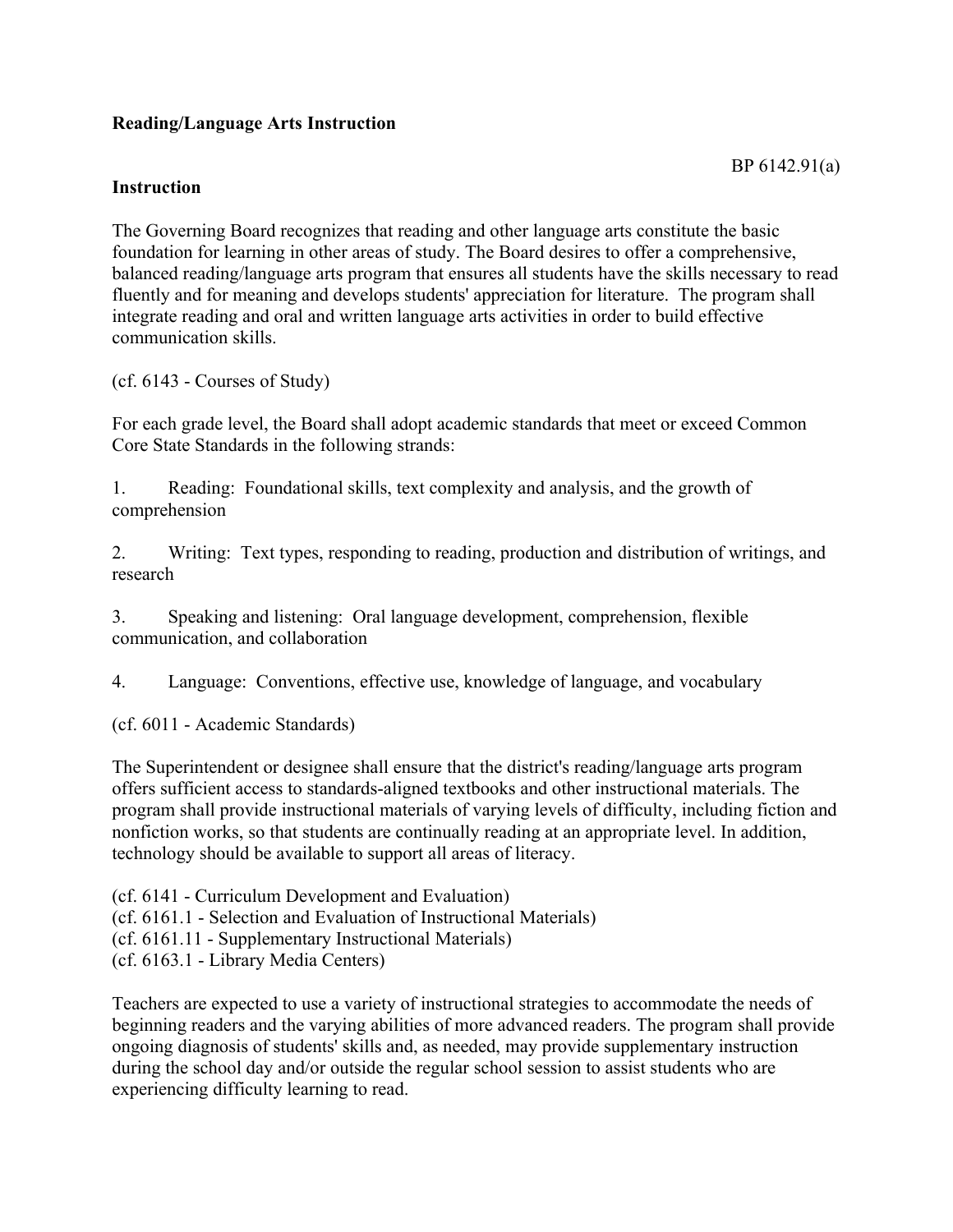(cf. 5148.2 - Before/After School Programs) (cf. 6174 - Education for English Learners) (cf. 6176 - Weekend/Saturday Classes)

(cf. 6177 - Summer Learning Programs)

(cf. 6179 - Supplemental Instruction)

The Superintendent or designee shall make available professional development opportunities that are designed to provide instructional staff with knowledge about how students develop language skills, the ability to analyze students' literacy levels, and mastery of a variety of instructional strategies and materials.

(cf. 4131 - Staff Development) (cf. 4222 - Teacher Aides/Paraprofessionals) (cf. 4231 - Staff Development) (cf. 4331 - Staff Development)

The Superintendent or designee shall provide the Board with data from state and district reading assessments and program evaluations to enable the Board to monitor program effectiveness.

(cf. 0500 - Accountability) (cf. 6162.5 - Student Assessment) (cf. 6162.51 - State Academic Achievement Tests) (cf. 6190 - Evaluation of the Instructional Program)

Legal Reference: EDUCATION CODE 41505-41508 Pupil Retention Block Grant 41530-41532 Professional Development Block Grant 44735 Teaching as a Priority Block Grant 44755-44757.5 Teacher Reading Instruction Development Program, K-3 51210 Areas of study, grades 1-6 51220 Areas of study, grades 7-12 60119 Sufficiency of textbooks and instructional materials 60200.4 Fundamental skills 60207 Curriculum frameworks 60350-60352 Core reading program instructional materials 60605 State-adopted content and performance standards in core curricular areas 60605.8 Common Core standards 99220-99221 California Reading Professional Development Institutes 99230-99242 Mathematics and Reading Professional Development Program (AB 466 trainings) CODE OF REGULATIONS, TITLE 5

11980-11985 Mathematics and Reading Professional Development Program (AB 466 trainings)